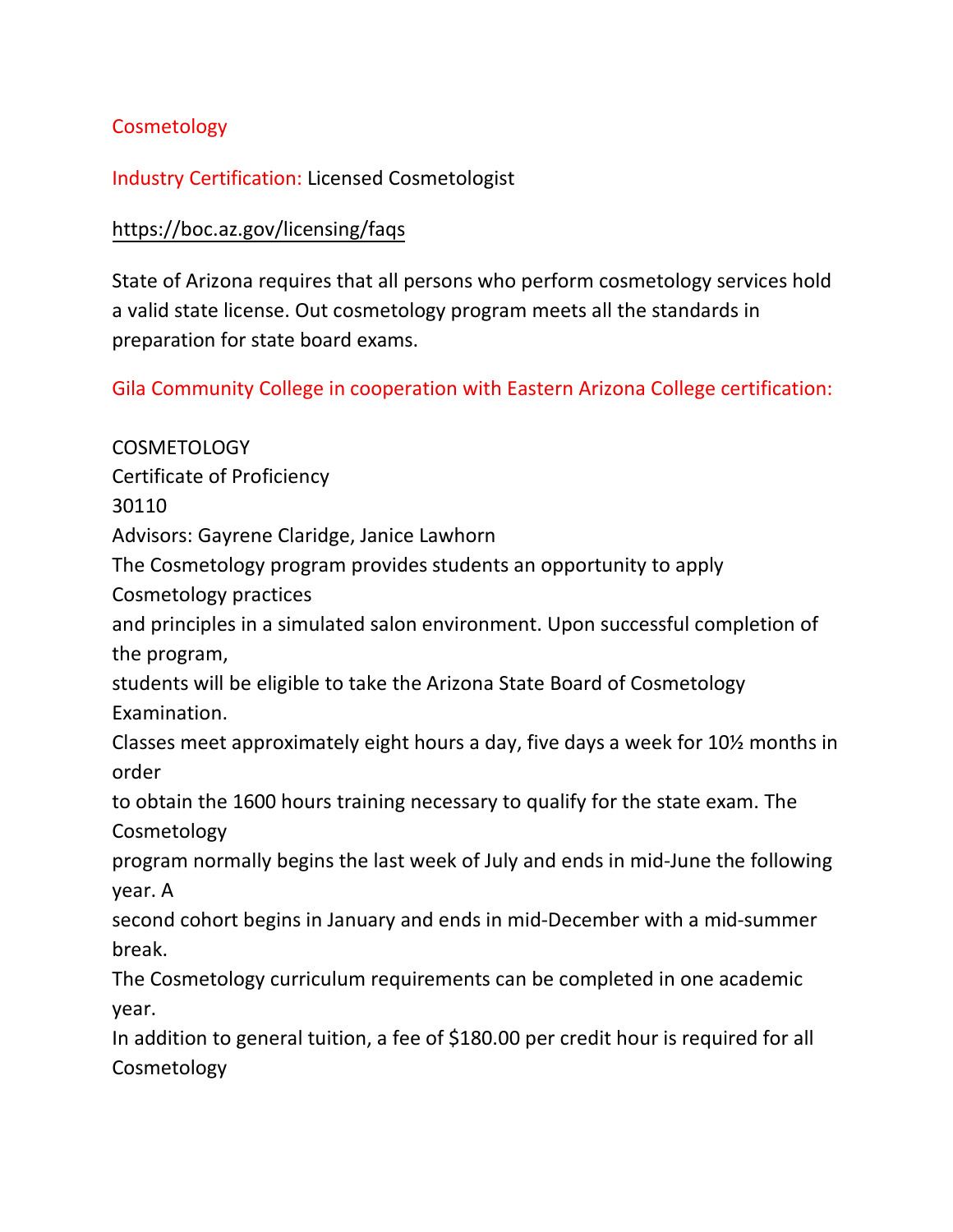courses. Cosmetology scholarships are available for those who qualify. Contact Eastern

Arizona Academy of Cosmetology or EAC for more information. Entry into the Cosmetology

program requires prior admission. For admission procedures to the Cosmetology program,

contact Eastern Arizona Academy of Cosmetology, (928) 348-8878.

Special Note: A high school program is also offered to qualified students through a joint

technological school district. The high school program meets four hours a day, five days

a week, and eight hours a day on a minimum of one Saturday a month during the regular

school year. The high school program will take two years to complete if students enter the

program as juniors. High school students entering as seniors can continue their program

after high school graduation.

Curriculum Requirements

COS 101 Theory of Cosmetology I/Hairstyling 2 credits

COS 103 Theory of Cosmetology II/Hairstyling 2 credits

COS 105 Theory of Cosmetology III 2 credits

COS 107 Theory of Cosmetology IV 2 credits

COS 108 Skin Care I 1 credit

COS 109 Skin Care II 2 credits

COS 111 Permanent Waving, Shampooing, and Hairstyling I 4 credits

COS 113 Permanent Waving, Shampooing, and Hairstyling II 4 credits

COS 115 Permanent Waving, Shampooing, and Hairstyling III 3 credits

COS 117 Permanent Waving, Shampooing, and Hairstyling IV 2 credits

COS 121 Nail Care I 1 credit